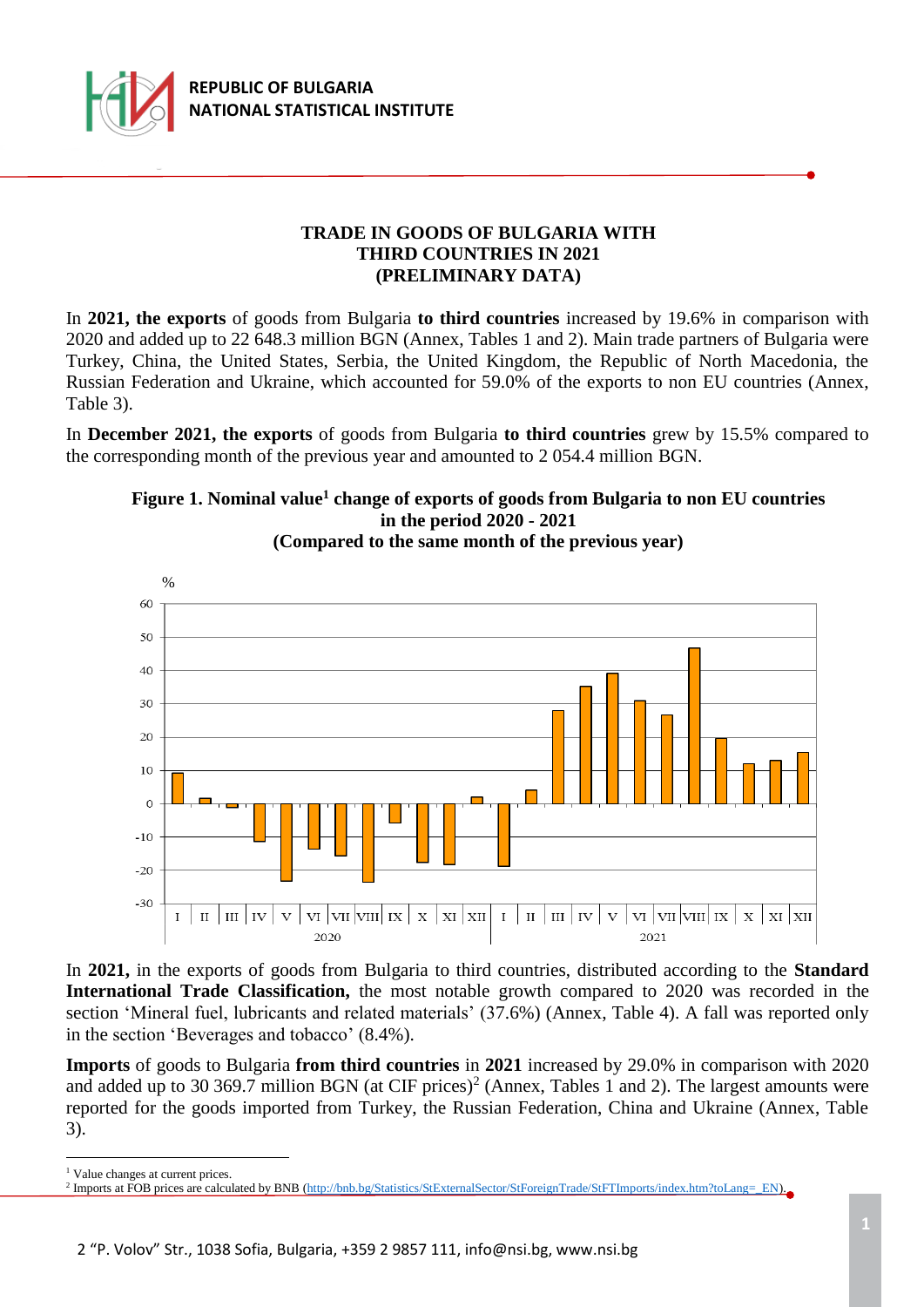

In **December 2021, the imports** of goods to Bulgaria **from third countries** grew by 42.0% compared to the corresponding month of the previous year and amounted to 2 847.5 million BGN.





In **2021,** in the imports of goods to Bulgaria from third countries, distributed according to the **Standard International Trade Classification,** the largest growth compared to 2020 was recorded in the sections 'Mineral fuel, lubricants and related materials' (69.7%) and 'Manufactured goods classified chiefly by material<sup>22</sup> (39.0%) (Annex, Table 4). The most notable fall was observed in the section 'Animal and vegetable oils, fats and waxes' (12.4%).

**The foreign trade balance** of Bulgaria (exports FOB - imports CIF) with third countries in **2021** was negative and added up to 7 721.4 million BGN (Annex, Table 1).

In **December 2021,** the foreign trade balance of Bulgaria (exports FOB - imports CIF) with third countries was also negative and amounted to 793.1 million BGN.

i<br>L

<sup>&</sup>lt;sup>1</sup> Value changes at current prices.

<sup>&</sup>lt;sup>2</sup> The section includes the following divisions: leather, leather manufactures, n.e.s., and dressed furskins; rubber manufactures, n.e.s.; cork and wood manufactures (excluding furniture); paper, paperboard and articles of paper pulp, of paper or of paperboard; textile yarn, fabrics, made-up articles, n.e.s., and related products; non-metallic mineral manufactures, n.e.s.; iron and steel; non-ferrous metals.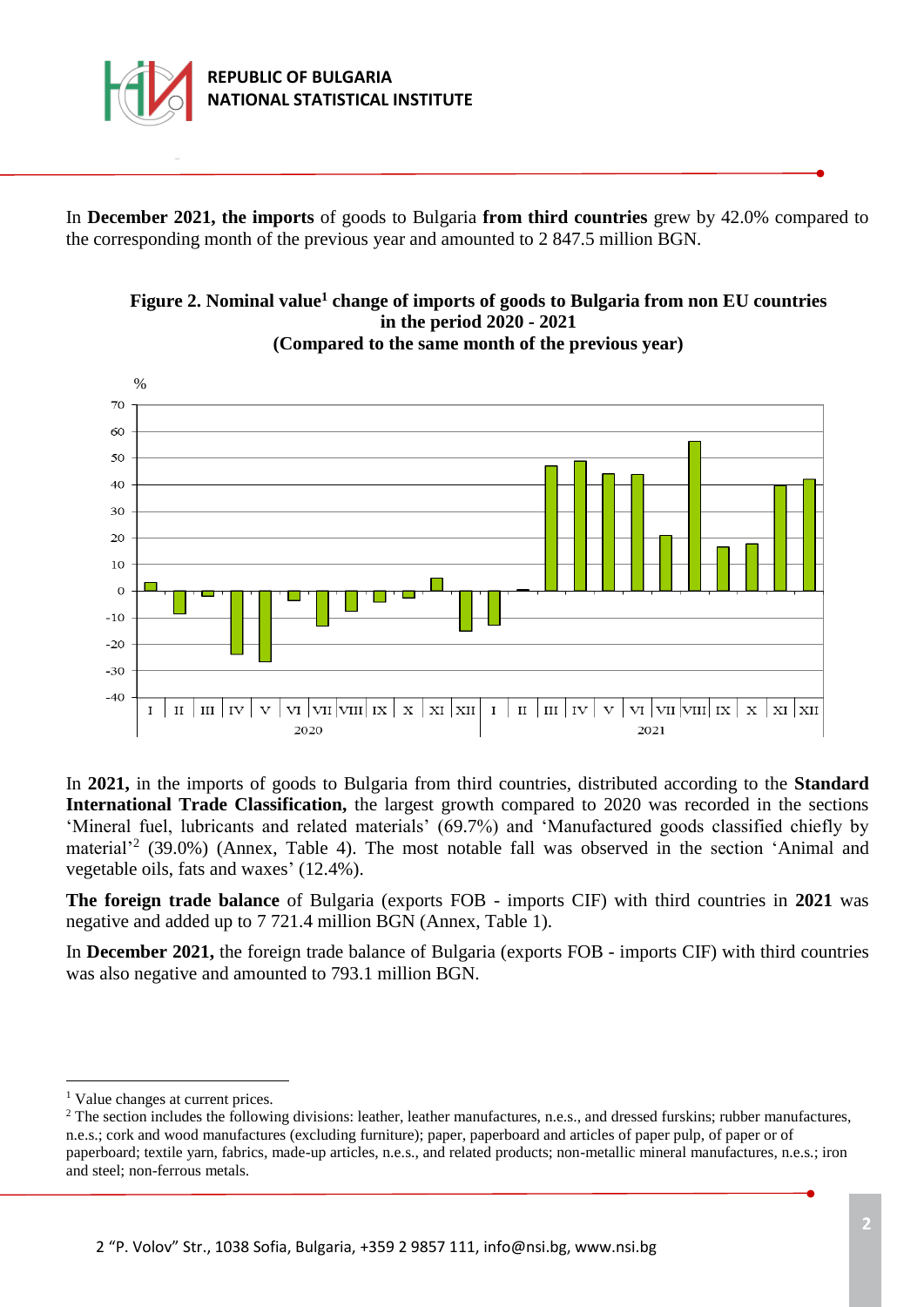

# **Trade in goods of Bulgaria with third countries and the EU - total**

In **2021,** the total value of **all the goods exported** from Bulgaria amounted to 67 933.5 million BGN, which is 24.0% more than in 2020 (Annex, Tables 1 and 2).

In **December 2021, the total exports** of goods added up to 5 948.5 million BGN and increased by 32.5% compared to the corresponding month of the previous year.



**Figure 3. Nominal value<sup>1</sup> change of exports of goods from Bulgaria in the period 2020 - 2021 (Compared to the same month of the previous year)**

The total value of **all the goods imported** into the country in **2021** amounted to 76 684.4 million BGN (at CIF prices), or 27.5% more than in 2020 (Annex, Tables 1 and 2).

In **December 2021, the total imports** of goods increased by 41.1% compared to the same month of the previous year and added up to 7 324.8 million BGN.

i<br>L

<sup>&</sup>lt;sup>1</sup> Value changes at current prices.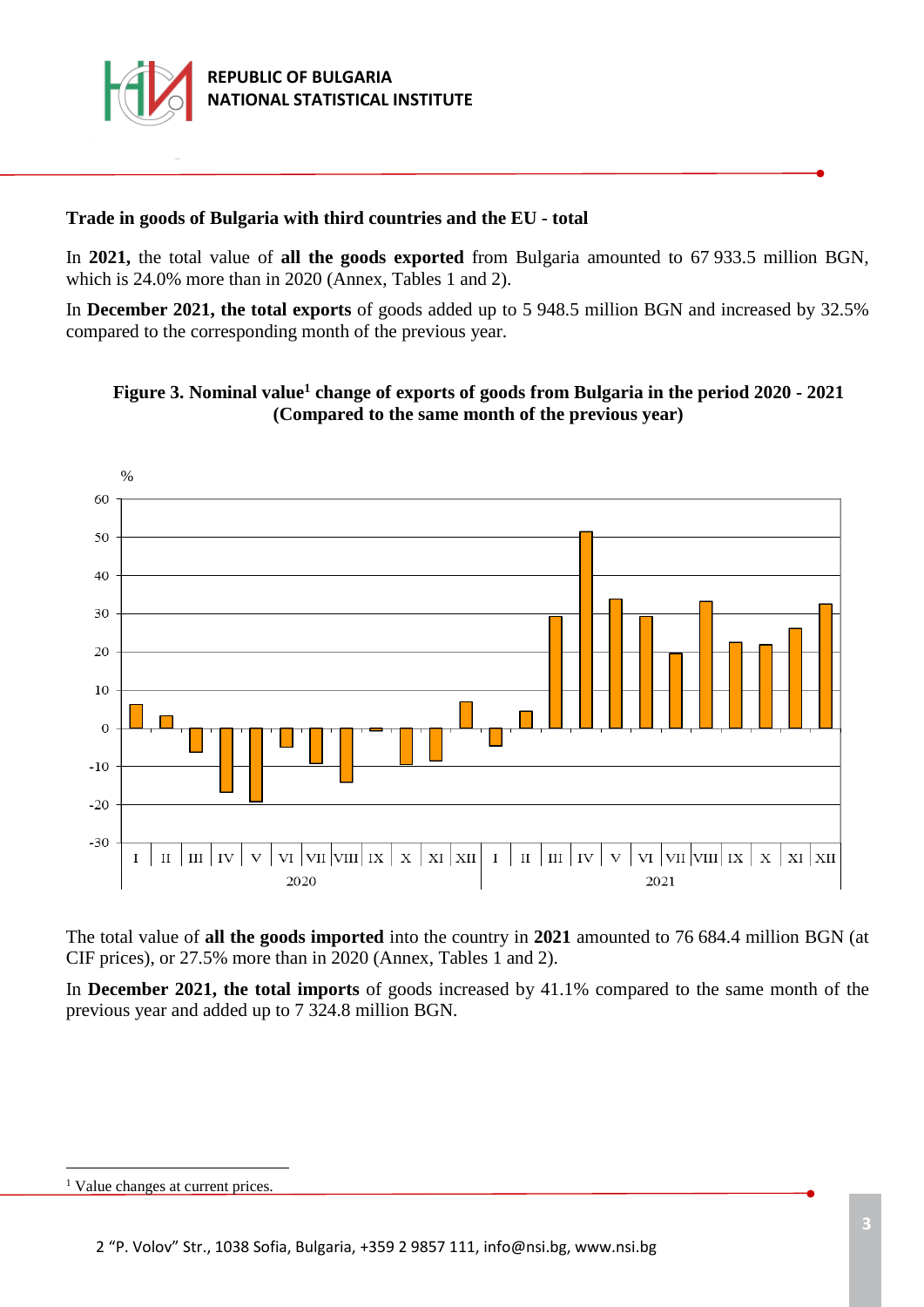





**The total foreign trade balance** (exports FOB - imports CIF) was negative in **2021** and amounted to 8 750.9 million BGN (Annex, Table 1).

In **December 2021,** the total foreign trade balance (exports FOB - imports CIF) was also negative and added up to 1 376.3 million BGN.

i<br>L

<sup>&</sup>lt;sup>1</sup> Value changes at current prices.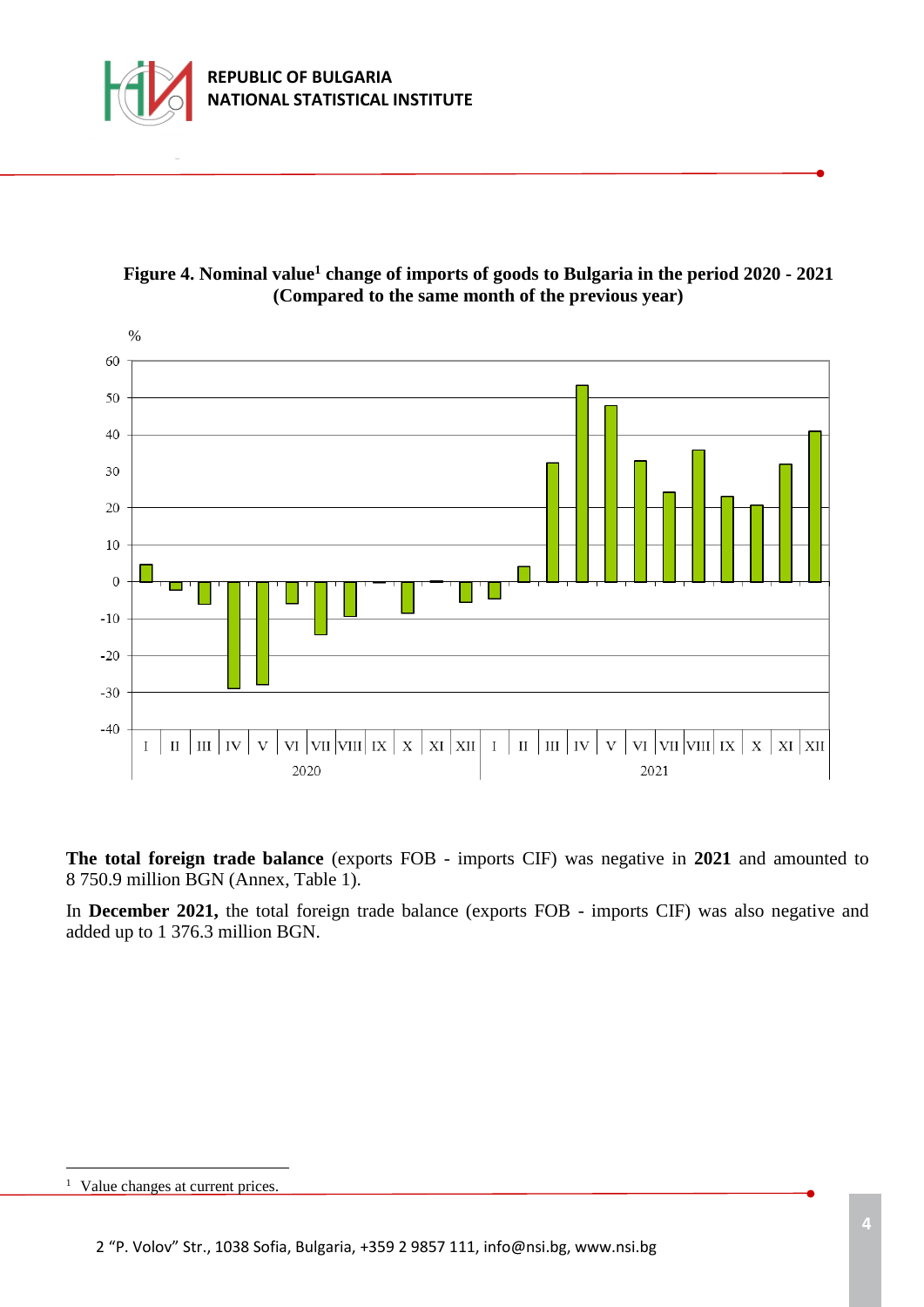

#### **Annex**

**Table 1**

### **Exports, imports and trade balance of Bulgaria in 2020 and 2021<sup>1</sup> by months**

| (Million BGN)         |              |                      |         |                  |         |         |                                |           |           |  |
|-----------------------|--------------|----------------------|---------|------------------|---------|---------|--------------------------------|-----------|-----------|--|
| <b>Months/Periods</b> |              | <b>Exports - FOB</b> |         | Imports - $CIF2$ |         |         | <b>Trade balance - FOB/CIF</b> |           |           |  |
|                       | <b>Total</b> | EU                   | Non EU  | <b>Total</b>     | EU      | Non EU  | <b>Total</b>                   | EU        | Non EU    |  |
| I.2020                | 4990.9       | 3207.9               | 1783.0  | 5299.0           | 3098.6  | 2200.4  | $-308.1$                       | 109.3     | $-417.4$  |  |
| II.2020               | 4849.6       | 3174.6               | 1675.0  | 5216.8           | 3227.4  | 1989.4  | $-367.2$                       | $-52.8$   | $-314.4$  |  |
| III.2020              | 4506.0       | 2883.5               | 1622.5  | 5053.6           | 3223.8  | 1829.8  | $-547.6$                       | $-340.3$  | $-207.3$  |  |
| $I - III.2020$        | 14346.5      | 9266.0               | 5080.5  | 15569.4          | 9549.8  | 6019.6  | $-1222.9$                      | $-283.8$  | $-939.1$  |  |
| IV.2020               | 3890.5       | 2444.9               | 1445.6  | 3964.4           | 2299.7  | 1664.7  | $-73.9$                        | 145.2     | $-219.1$  |  |
| V.2020                | 3844.5       | 2558.3               | 1286.2  | 4084.8           | 2447.9  | 1636.9  | $-240.3$                       | 110.4     | $-350.7$  |  |
| VI.2020               | 4412.7       | 2959.7               | 1453.0  | 4842.2           | 2973.3  | 1868.9  | $-429.5$                       | $-13.6$   | $-415.9$  |  |
| <b>IV - VI.2020</b>   | 12147.7      | 7962.9               | 4184.8  | 12891.4          | 7720.9  | 5170.5  | $-743.7$                       | 242.0     | $-985.7$  |  |
| I - VI.2020           | 26494.2      | 17228.9              | 9265.3  | 28460.8          | 17270.7 | 11190.1 | $-1966.6$                      | $-41.8$   | $-1924.8$ |  |
| VII.2020              | 4865.8       | 3299.3               | 1566.5  | 5113.5           | 3125.4  | 1988.1  | $-247.7$                       | 173.9     | $-421.6$  |  |
| VIII.2020             | 4160.8       | 2795.2               | 1365.6  | 4602.3           | 2826.3  | 1776.0  | $-441.5$                       | $-31.1$   | $-410.4$  |  |
| IX.2020               | 4885.8       | 3177.8               | 1708.0  | 5361.9           | 3270.5  | 2091.4  | $-476.1$                       | $-92.7$   | $-383.4$  |  |
| VII - IX.2020         | 13912.4      | 9272.3               | 4640.1  | 15077.7          | 9222.2  | 5855.5  | $-1165.3$                      | 50.1      | $-1215.4$ |  |
| $I - IX.2020$         | 40406.6      | 26501.2              | 13905.4 | 43538.5          | 26492.9 | 17045.6 | $-3131.9$                      | 8.3       | $-3140.2$ |  |
| X.2020                | 4977.1       | 3324.9               | 1652.2  | 5674.6           | 3355.0  | 2319.6  | $-697.5$                       | $-30.1$   | $-667.4$  |  |
| XI.2020               | 4907.5       | 3309.6               | 1597.9  | 5721.9           | 3546.8  | 2175.1  | $-814.4$                       | $-237.2$  | $-577.2$  |  |
| XII.2020              | 4488.1       | 2709.6               | 1778.5  | 5192.1           | 3187.3  | 2004.8  | $-704.0$                       | $-477.7$  | $-226.3$  |  |
| X - XII.2020          | 14372.7      | 9344.1               | 5028.6  | 16588.6          | 10089.1 | 6499.5  | $-2215.9$                      | $-745.0$  | $-1470.9$ |  |
| I - XII.2020          | 54779.3      | 35845.3              | 18934.0 | 60127.1          | 36582.0 | 23545.1 | $-5347.8$                      | $-736.7$  | $-4611.1$ |  |
|                       |              |                      |         |                  |         |         |                                |           |           |  |
| I.2021                | 4761.0       | 3310.9               | 1450.1  | 5051.1           | 3130.4  | 1920.7  | $-290.1$                       | 180.5     | $-470.6$  |  |
| II.2021               | 5061.9       | 3319.2               | 1742.7  | 5434.6           | 3435.8  | 1998.8  | $-372.7$                       | $-116.6$  | $-256.1$  |  |
| III.2021              | 5821.7       | 3747.0               | 2074.7  | 6689.8           | 3998.6  | 2691.2  | $-868.1$                       | $-251.6$  | $-616.5$  |  |
| $I - III.2021$        | 15644.6      | 10377.1              | 5267.5  | 17175.5          | 10564.8 | 6610.7  | $-1530.9$                      | $-187.7$  | $-1343.2$ |  |
| IV.2021               | 5891.6       | 3937.9               | 1953.7  | 6080.7           | 3602.0  | 2478.7  | $-189.1$                       | 335.9     | $-525.0$  |  |
| V.2021                | 5148.6       | 3359.7               | 1788.9  | 6043.0           | 3686.3  | 2356.7  | $-894.4$                       | $-326.6$  | $-567.8$  |  |
| VI.2021               | 5701.3       | 3799.1               | 1902.2  | 6440.6           | 3752.4  | 2688.2  | $-739.3$                       | 46.7      | $-786.0$  |  |
| <b>IV - VI.2021</b>   | 16741.5      | 11096.7              | 5644.8  | 18564.3          | 11040.7 | 7523.6  | $-1822.8$                      | 56.0      | $-1878.8$ |  |
| I - VI.2021           | 32386.1      | 21473.8              | 10912.3 | 35739.8          | 21605.5 | 14134.3 | -3353.7                        | $-131.7$  | $-3222.0$ |  |
| VII.2021              | 5814.3       | 3831.5               | 1982.8  | 6354.8           | 3951.4  | 2403.4  | $-540.5$                       | $-119.9$  | $-420.6$  |  |
| VIII.2021             | 5541.1       | 3537.6               | 2003.5  | 6254.3           | 3476.5  | 2777.8  | $-713.2$                       | 61.1      | $-774.3$  |  |
| IX.2021               | 5988.9       | 3947.1               | 2041.8  | 6603.6           | 4166.4  | 2437.2  | $-614.7$                       | $-219.3$  | $-395.4$  |  |
| VII - IX.2021         | 17344.3      | 11316.2              | 6028.1  | 19212.7          | 11594.3 | 7618.4  | $-1868.4$                      | $-278.1$  | $-1590.3$ |  |
| $I - IX.2021$         | 49730.4      | 32790.0              | 16940.4 | 54952.5          | 33199.8 | 21752.7 | $-5222.1$                      | $-409.8$  | $-4812.3$ |  |
| X.2021                | 6065.9       | 4216.8               | 1849.1  | 6852.1           | 4118.4  | 2733.7  | $-786.2$                       | 98.4      | $-884.6$  |  |
| XI.2021               | 6188.7       | 4384.3               | 1804.4  | 7555.0           | 4519.2  | 3035.8  | $-1366.3$                      | $-134.9$  | $-1231.4$ |  |
| XII.2021              | 5948.5       | 3894.1               | 2054.4  | 7324.8           | 4477.3  | 2847.5  | $-1376.3$                      | $-583.2$  | $-793.1$  |  |
| X - XII.2021          | 18203.1      | 12495.2              | 5707.9  | 21731.9          | 13114.9 | 8617.0  | $-3528.8$                      | $-619.7$  | $-2909.1$ |  |
| I - XII.2021          | 67933.5      | 45285.2              | 22648.3 | 76684.4          | 46314.7 | 30369.7 | $-8750.9$                      | $-1029.5$ | $-7721.4$ |  |

 $1<sup>1</sup>$  Data are preliminary as of February 10, 2022.<br>
<sup>2</sup> Imports at FOB prices are calculated by BNB

[\(http://bnb.bg/Statistics/StExternalSector/StForeignTrade/StFTImports/index.htm?toLang=\\_EN&toLang=\\_EN\)](http://bnb.bg/Statistics/StExternalSector/StForeignTrade/StFTImports/index.htm?toLang=_EN&toLang=_EN).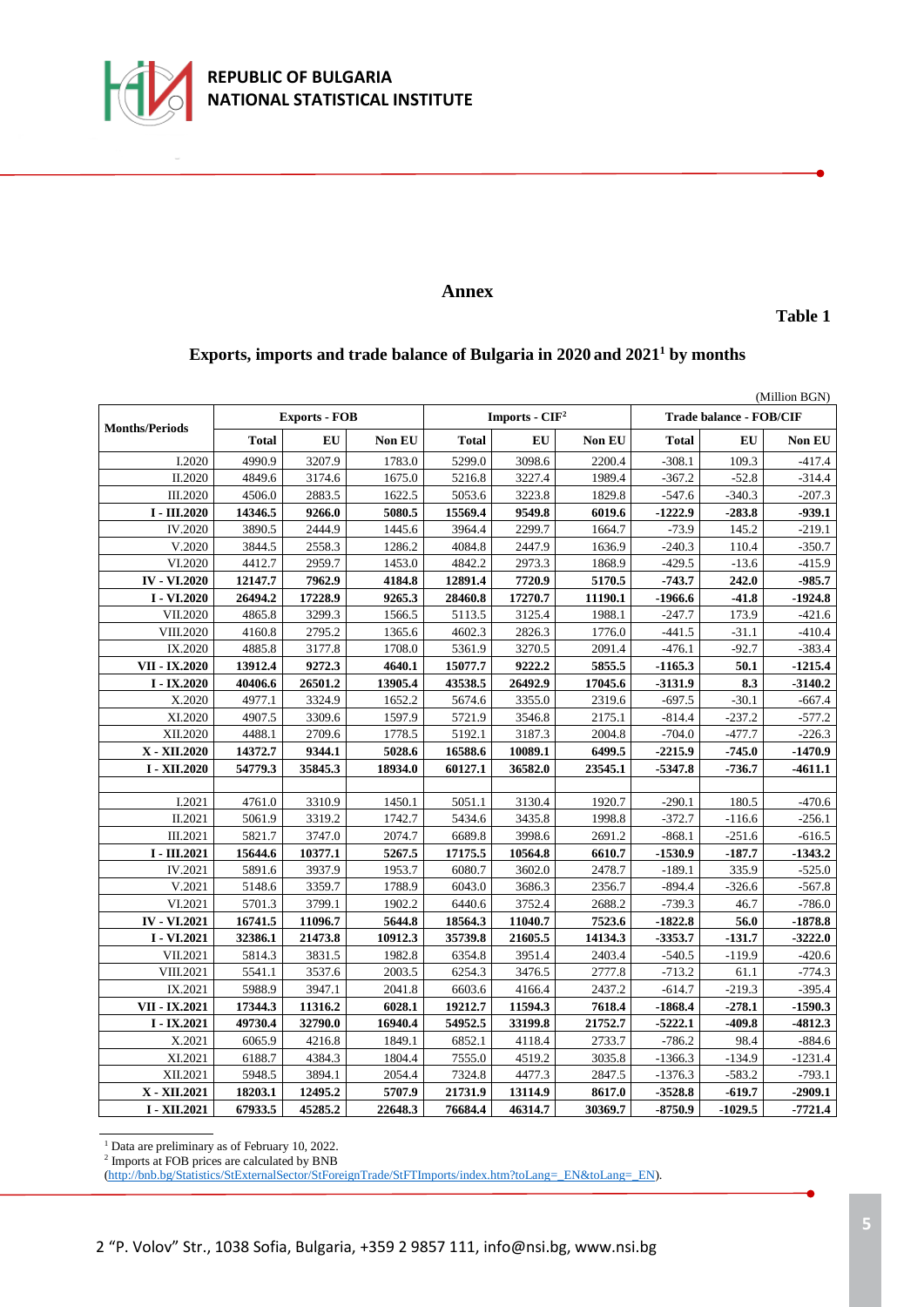

## **Table 2**

|                       |              |                      |         |                      |      | (Per cent) |  |
|-----------------------|--------------|----------------------|---------|----------------------|------|------------|--|
| <b>Months/Periods</b> |              | <b>Exports - FOB</b> |         | <b>Imports - CIF</b> |      |            |  |
|                       | <b>Total</b> | EU                   | Non EU  | <b>Total</b>         | EU   | Non EU     |  |
| Ī                     | $-4.6$       | 3.2                  | $-18.7$ | $-4.7$               | 1.0  | $-12.7$    |  |
| $\mathbf{I}$          | 4.4          | 4.6                  | 4.0     | 4.2                  | 6.5  | 0.5        |  |
| Ш                     | 29.2         | 29.9                 | 27.9    | 32.4                 | 24.0 | 47.1       |  |
| $I - III$             | 9.0          | 12.0                 | 3.7     | 10.3                 | 10.6 | 9.8        |  |
| IV                    | 51.4         | 61.1                 | 35.1    | 53.4                 | 56.6 | 48.9       |  |
| V                     | 33.9         | 31.3                 | 39.1    | 47.9                 | 50.6 | 44.0       |  |
| VI                    | 29.2         | 28.4                 | 30.9    | 33.0                 | 26.2 | 43.8       |  |
| IV - VI               | 37.8         | 39.4                 | 34.9    | 44.0                 | 43.0 | 45.5       |  |
| $I - VI$              | 22.2         | 24.6                 | 17.8    | 25.6                 | 25.1 | 26.3       |  |
| VІІ                   | 19.5         | 16.1                 | 26.6    | 24.3                 | 26.4 | 20.9       |  |
| VIII                  | 33.2         | 26.6                 | 46.7    | 35.9                 | 23.0 | 56.4       |  |
| IX                    | 22.6         | 24.2                 | 19.5    | 23.2                 | 27.4 | 16.5       |  |
| VII - IX              | 24.7         | 22.0                 | 29.9    | 27.4                 | 25.7 | 30.1       |  |
| $I - IX$              | 23.1         | 23.7                 | 21.8    | 26.2                 | 25.3 | 27.6       |  |
| X                     | 21.9         | 26.8                 | 11.9    | 20.8                 | 22.8 | 17.9       |  |
| XI                    | 26.1         | 32.5                 | 12.9    | 32.0                 | 27.4 | 39.6       |  |
| XII                   | 32.5         | 43.7                 | 15.5    | 41.1                 | 40.5 | 42.0       |  |
| $X - XII$             | 26.7         | 33.7                 | 13.5    | 31.0                 | 30.0 | 32.6       |  |
| $I - XII$             | 24.0         | 26.3                 | 19.6    | 27.5                 | 26.6 | 29.0       |  |

### **Value changes of exports and imports of Bulgaria in 2021<sup>1</sup>compared to the same period of the previous year**

<sup>1</sup> Data are preliminary as of February 10, 2022.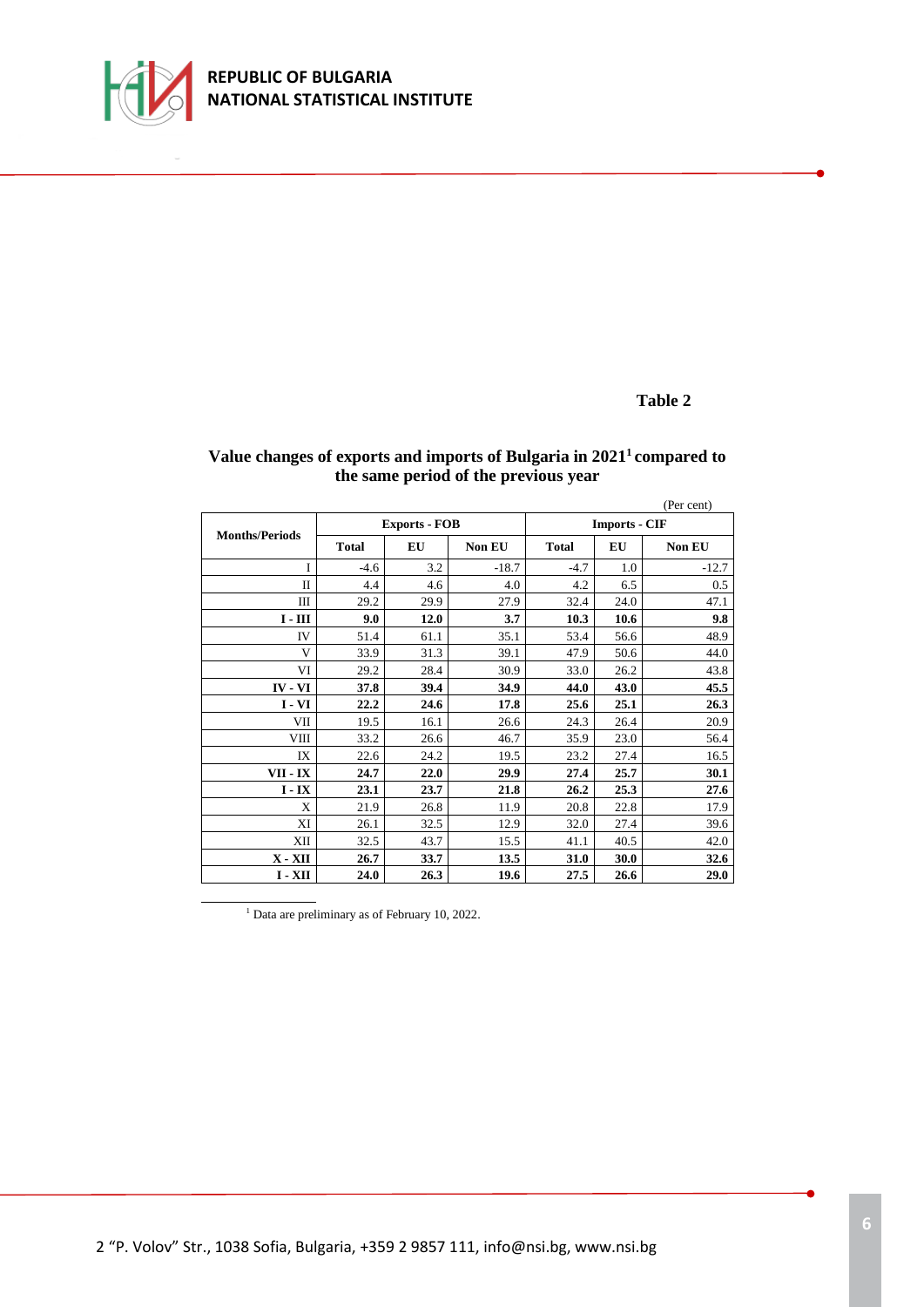

#### **Table 3 Еxports, imports and trade balance of Bulgaria with main non EU partner countries<sup>1</sup>in 2020 and 2021<sup>2</sup>**

|                             |                    | <b>Exports - FOB</b> |                                                     |                    | <b>Imports - CIF</b> | Trade balance -<br><b>FOB/CIF</b>                   |                    |           |
|-----------------------------|--------------------|----------------------|-----------------------------------------------------|--------------------|----------------------|-----------------------------------------------------|--------------------|-----------|
| <b>Countries</b>            | 2020               | 2021                 | <b>Change</b><br>compared to                        | 2020               | 2021                 | <b>Change</b><br>compared to                        | 2020               | 2021      |
|                             | <b>Million BGN</b> |                      | the same<br>period of the<br>previous vear<br>$-$ % | <b>Million BGN</b> |                      | the same<br>period of the<br>previous year<br>$-$ % | <b>Million BGN</b> |           |
| Third countries -total      | 18934.0            | 22648.3              | 19.6                                                | 23545.1            | 30369.7              | 29.0                                                | -4611.1            | $-7721.4$ |
| of which:                   |                    |                      |                                                     |                    |                      |                                                     |                    |           |
| Albania                     | 174.5              | 226.2                | 29.6                                                | 76.8               | 79.5                 | 3.5                                                 | 97.7               | 146.7     |
| Bosnia and Herzegovina      | 158.3              | 180.7                | 14.2                                                | 41.2               | 58.0                 | 40.8                                                | 117.1              | 122.7     |
| <b>Brazil</b>               | 85.7               | 62.0                 | $-27.7$                                             | 203.4              | 352.6                | 73.4                                                | $-117.7$           | $-290.6$  |
| Canada                      | 232.3              | 128.4                | $-44.7$                                             | 295.0              | 242.7                | $-17.7$                                             | $-62.7$            | $-114.3$  |
| Chile                       | 23.0               | 30.9                 | 34.3                                                | 267.8              | 531.1                | 98.3                                                | $-244.8$           | $-500.2$  |
| China                       | 1806.3             | 2182.9               | 20.8                                                | 3057.2             | 4121.2               | 34.8                                                | $-1250.9$          | $-1938.3$ |
| Egypt                       | 328.8              | 440.6                | 34.0                                                | 659.2              | 513.8                | $-22.1$                                             | $-330.4$           | $-73.2$   |
| Georgia                     | 258.9              | 378.7                | 46.3                                                | 923.2              | 725.9                | $-21.4$                                             | $-664.3$           | $-347.2$  |
| Gibraltar                   | 199.0              | 272.4                | 36.9                                                | 0.1                | 0.0                  | $\bar{\mathbf{x}}$                                  | 198.9              | 272.4     |
| India                       | 222.3              | 263.7                | 18.6                                                | 283.3              | 390.8                | 37.9                                                | $-61.0$            | $-127.1$  |
| Indonesia                   | 69.5               | 123.5                | 77.7                                                | 235.8              | 59.5                 | $-74.8$                                             | $-166.3$           | 64.0      |
| Iran, Islamic Republic of   | 187.3              | 165.8                | $-11.5$                                             | 40.3               | 116.6                | 189.3                                               | 147.0              | 49.2      |
| Israel                      | 204.7              | 358.0                | 74.9                                                | 127.1              | 336.4                | 164.7                                               | 77.6               | 21.6      |
| Japan                       | 99.9               | 104.3                | 4.4                                                 | 297.9              | 401.0                | 34.6                                                | $-198.0$           | $-296.7$  |
| Kazakhstan                  | 64.8               | 75.9                 | 17.1                                                | 27.4               | 3.8                  | $-86.1$                                             | 37.4               | 72.1      |
| Korea, Republic of          | 185.9              | 403.8                | 117.2                                               | 262.3              | 276.7                | 5.5                                                 | $-76.4$            | 127.1     |
| Libya                       | 224.8              | 224.8                | 0.0                                                 | 44.1               | 101.7                | 130.6                                               | 180.7              | 123.1     |
| Morocco                     | 170.2              | 186.9                | 9.8                                                 | 102.3              | 169.6                | 65.8                                                | 67.9               | 17.3      |
| Namibia                     | 277.7              | 270.1                | $-2.7$                                              | 0.0                | 0.0                  | $\mathbf x$                                         | 277.7              | 270.1     |
| Norway                      | 91.3               | 104.1                | 14.0                                                | 44.7               | 57.4                 | 28.4                                                | 46.6               | 46.7      |
| Peru                        | 14.2               | 8.7                  | $-38.7$                                             | 539.1              | 622.9                | 15.5                                                | $-524.9$           | $-614.2$  |
| Republic of North           |                    |                      |                                                     |                    |                      |                                                     |                    |           |
| Macedonia                   | 851.9              | 1126.5               | 32.2                                                | 592.6              | 727.4                | 22.7                                                | 259.3              | 399.1     |
| <b>Russian Federation</b>   | 826.6              | 846.8                | 2.4                                                 | 3674.2             | 5827.9               | 58.6                                                | $-2847.6$          | $-4981.1$ |
| Serbia                      | 969.2              | 1449.4               | 49.5                                                | 1202.6             | 1497.5               | 24.5                                                | $-233.4$           | $-48.1$   |
| Singapore                   | 39.9               | 56.2                 | 40.9                                                | 66.8               | 80.1                 | 19.9                                                | $-26.9$            | $-23.9$   |
| South Africa                | 215.2              | 155.1                | $-27.9$                                             | 56.0               | 78.2                 | 39.6                                                | 159.2              | 76.9      |
| Switzerland                 | 354.2              | 456.8                | 29.0                                                | 478.0              | 561.0                | 17.4                                                | $-123.8$           | $-104.2$  |
| Syrian Arab Republic        | 6.8                | 8.5                  | 25.0                                                | 0.8                | 3.9                  | 387.5                                               | 6.0                | 4.6       |
| Taiwan                      | 80.1               | 65.3                 | $-18.5$                                             | 214.6              | 332.4                | 54.9                                                | $-134.5$           | $-267.1$  |
| Tunisia                     | 256.3              | 426.2                | 66.3                                                | 30.4               | 38.9                 | 28.0                                                | 225.9              | 387.3     |
| Turkey                      | 3531.6             | 4171.5               | 18.1                                                | 4264.5             | 6007.6               | 40.9                                                | $-732.9$           | $-1836.1$ |
| Ukraine                     | 445.6              | 793.1                | 78.0                                                | 1141.2             | 1635.1               | 43.3                                                | $-695.6$           | $-842.0$  |
| <b>United Arab Emirates</b> | 139.2              | 151.4                | 8.8                                                 | 57.6               | 71.6                 | 24.3                                                | 81.6               | 79.8      |
| United Kingdom <sup>3</sup> | 1303.7             | 1239.6               | $-4.9$                                              | 763.4              | 611.9                | $-19.8$                                             | 540.3              | 627.7     |
| <b>United States</b>        | 1105.1             | 1552.4               | 40.5                                                | 773.3              | 558.4                | $-27.8$                                             | 331.8              | 994.0     |
| Viet Nam                    | 78.6               | 182.0                | 131.6                                               | 132.6              | 188.5                | 42.2                                                | $-54.0$            | $-6.5$    |

<sup>1</sup> Partner country:

- In case of exports (or dispatches) is the country (or Member State) of final destination of the goods.

- In case of imports (or arrivals) is the country (or Member State) of consignment of the goods.

<sup>2</sup> Data are preliminary as of February 10, 2022.

<sup>3</sup>The United Kingdom includes: Northern Ireland; Great Britain; Channel Islands and Isle of Man.

'x' - not applicable.

'0' - less than half of unit employed.